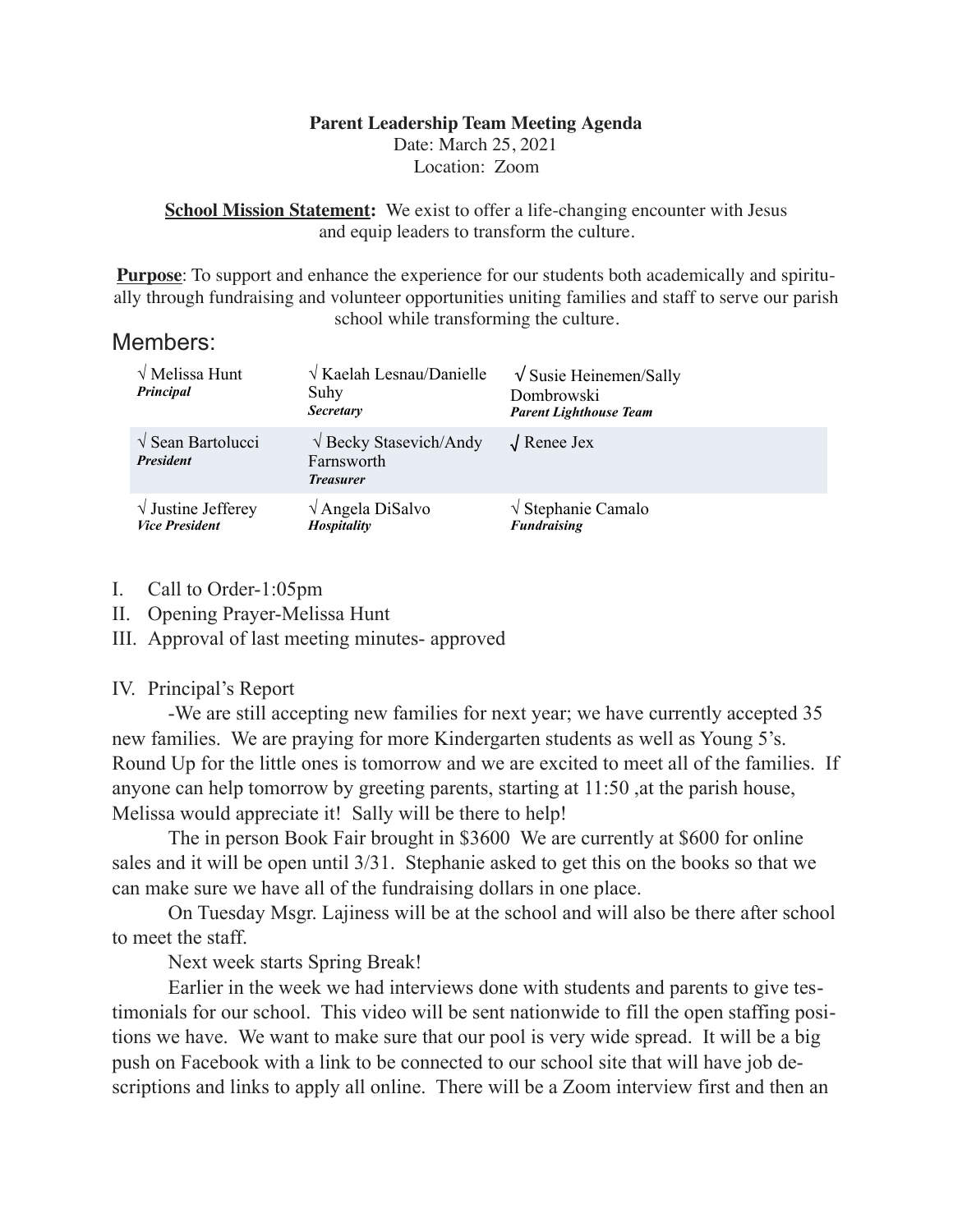in person interview. We are hoping the launch will be April 19th. If anyone on our team is interested in sitting in on the hiring committee, please let Melissa know.

#### V. Treasurer's Report

 There was not a whole lot in Feb- just 2 deposits: Busch's shopping and three Out of Uniform passes were purchased for classrooms. There were no expenses. To date, our net is over \$58K.

 In March we have received 2 teacher reimbursement requests. We discussed trying to find a way to have all of the fundraising revenue in one place.

#### VI. Fundraising Report

 There will be a restaurant fundraiser coming! Steph is working on Eats and Sweets in Plymouth to possibly do May 7th right after the Fun Run.

 Fun Run- there is a new platform that we will be working work. They take 6-8% of our profit. They will wave the \$500 fee because we were with a different company. Melissa wants to be sure that all of the kids' individual pages are super easy to share. We also need to make sure the reports are easily generated so that we can pull up and track daily. Steph will be on the Zoom call with Kylie tomorrow to discuss marketing. We never had budget before for this event, but if we want to do a color run, the chalk is a cost thought. For 25lbs of chalk it is \$98. They recommend 25lbs for 25 people- we would need at lease 6 boxes. The chalk goes in little pump guns and get sprayed as they run by. Justine and Steph talked about getting some sunglasses for the kids to wear. Kaelah brought up checking on the potential for there to be family pages so that it is easier for people to donate to multiple children. The cost could be roughly \$1,000, but could be a wash with us saving the \$500 and 2%. We discussed that it could be super messy and would be going back into the classroom and cars afterwards. After discussing, we decided that we will not do the color portion for the event.

 We need to start planning the Kick Off Assembly at least two weeks before. Let's look at Friday, the 23rd.

We will do chips and water.

 The PepRally will be on Friday, the 23rd. Classes will need to come up with their team name and banners by the 23rd. Kaelah will be in touch with the Room Parent Chairs to reach out to all of the room parents to create the banners.

# VII.Old Business

A. Teacher Appreciation Week

 -The Staff luncheon- the food truck was approved by Melissa and they are moving forward with all of the planning. They will have a Piñata that will have gift cards of varied amounts for the staff gifts.

B. OLGC Apparel